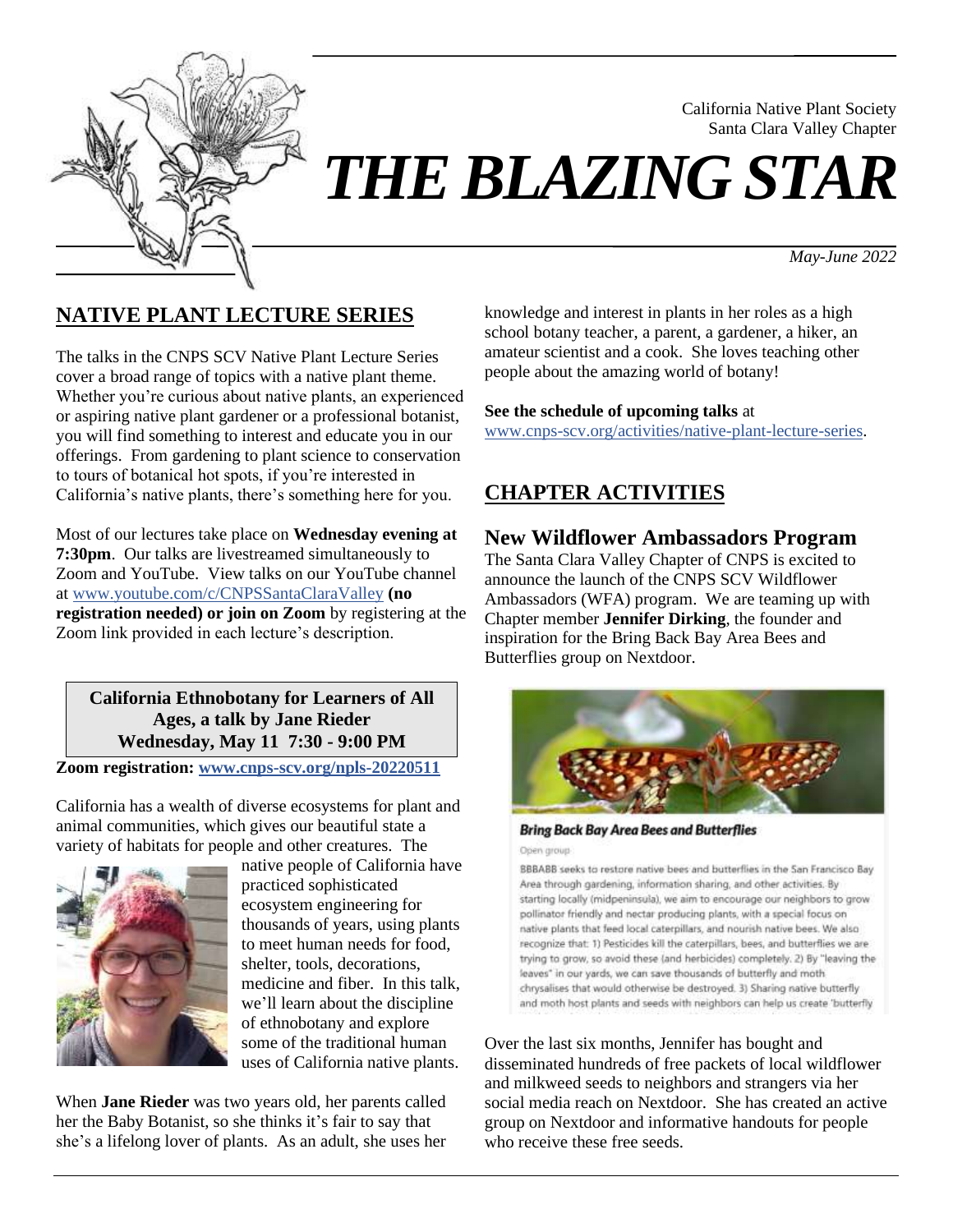2 www.cnps-scv.org (650) 260-3450 *May-June 2022*

Chapter President Radhika Thekkath is championing the vision for the Chapter by creating a close partnership between the Chapter and Jennifer to allow us to expand and scale these efforts. To do this, we are recruiting Wildflower Ambassadors (WFA), who can be novice native plant gardeners and yet play a critical role via social media to increase butterfly and pollinator habitat in urban and suburban spaces. We will make it easy for someone to be a WFA by providing a training video with Jennifer's simple step-by-step methods, and the Chapter will provide a kit with all the necessary materials.

The program was launched at the Wildflower Festival on April 23rd with training and kits available for new Wildflower Ambassadors. If you would like to become a Wildflower Ambassador in your neighborhood, we will train you and provide you with a kit to take home. This kit will include wildflower seed packets, instructions, handouts and other materials needed to empower you to become an ambassador for butterflies, bees, and birds in your neighborhood. Please join us in this critical effort to increase biodiversity in our urban spaces!

For more information or if you have questions, see our Chapter website's new Wildflower Ambassadors page at [www.cnps-scv.org/wfa](https://www.cnps-scv.org/wfa) or email us at wildflowers@cnps-scv.org.

## **Volunteer Spotlight: Jennifer Dirking**

*By Jennifer Dirking, Chapter Member, Wildflower Ambassador and Accidental (CA Native) Gardener*

#### **How I Leveraged Social Media to Give Away Wildflower Seeds and Help Neighbors Grow Wildflowers for Wildlife**

When I started my first garden in 1991, I thought that organic gardening was the epitome of environmentalism. I wanted to make sure that my family had produce untouched by pesticides, that my garden attracted a wide variety of insects and that I had armloads of fragrant flowers in every season. Of course, I thought my garden was a success, because the beneficial insects thrived and the butterflies stopped by for some nectar now and then.

But it wasn't until the autumn of 2020 that I discovered that my garden needed to do much more than grow pretty flowers and organic vegetables. Instead, this land was an essential piece in a massive national puzzle that, once completed, could reverse the extinction trajectory of our native bees, butterflies and birds. It was just by chance that I learned this.



*Sherri Moody*

Jennifer Dirking and Radhika Thekkath at the Gamble Garden outreach event on April 9. Note wildflower seed packets on the table, and native wildflowers in the vase.

It was a November evening, just after my husband and I had ordered about 40 seed packets and were preparing our garden for more armloads of flowers, when we heard Doug Tallamy's lecture for the California Native Plant Society, Santa Clara Valley Chapter. He clearly outlined how our gardens are "Nature's Best Hope" (also the title of his NY Times Bestseller) for fighting back against the "insect apocalypse." As he spoke, our whole perception of the purpose of a garden was flipped on its head. Now we could see that we needed to replace the hundreds of imported and inedible plants in our yard with the plants that grew on that land hundreds of years ago. Most importantly, we needed to focus on plants that would host as many butterflies and moths as possible, since many of these species are now endangered. Furthermore, 96% of local terrestrial birds needed these caterpillars to feed their babies (at least 6,000- 9,000 for tiny chickadees, much more for larger birds).

We ripped out our lawn and created a California native garden in our front yard so that it could also serve as a demonstration space for my neighbors. I bought a large bag of local narrow-leaf milkweed (*Asclepias fascicularis*) (for monarchs) and another bag of local wildflowers, then created handouts showing which butterflies and moths would eat these plants. I set up dedicated Instagram and email accounts under the name EcoGardenista so I could keep track of my wildflower outreach activity and promote saving bees and butterflies. My goal was to help at least 100 people create native host plant mini-gardens, 100 square feet each, over the course of a year. By offering free seeds on Nextdoor and either mailing them or putting seeds in "Little Libraries" I found that demand for this and desire for information about native host plants, was stronger than I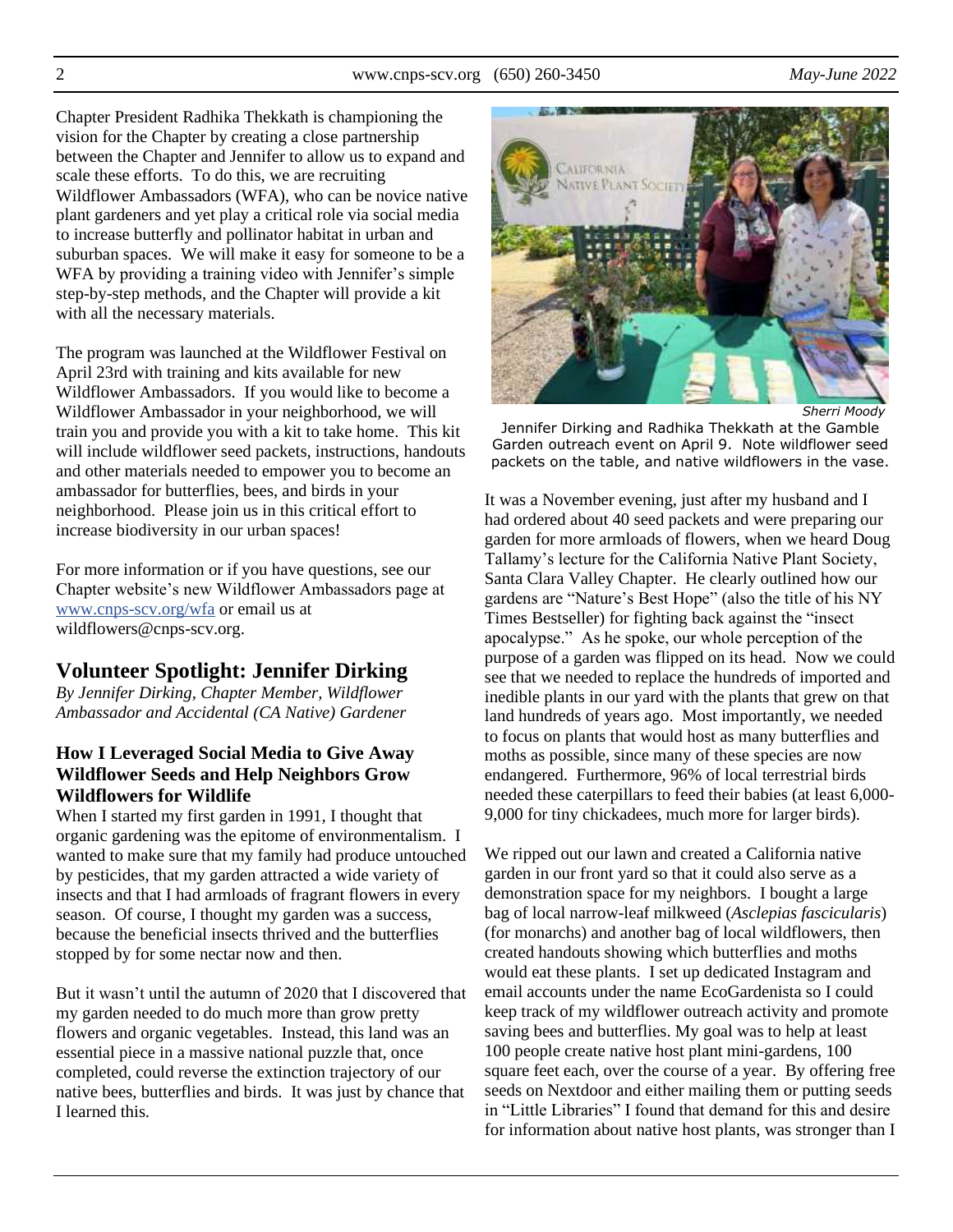had ever imagined. I gave out 60 seed packets in two weeks.

In the process, people started asking for more information and wanting to connect with others who were growing these pollinator gardens. So, I started the "**Bring Back Bay Area Bees and Butterflies**" group on Nextdoor. Members started sharing ideas, inviting friends to join, alerting everyone about upcoming events and posting pictures of their gardens and of wildflowers they saw on hikes. Now, five months later, the group has almost 200 members. Together we've shared hundreds of posts and distributed 1,620 seed packets, each one covering a 100 square foot area on average. The best part is that we're working together to bring about positive change and restore both habitat and a greater sense of community.

Jennifer may be reached at EcoGardenista@gmail.com. Visit the Bring Back Bay Area Bees and Butterflies group on Nextdoor at [nextdoor.com/g/7zda4zk0b/.](https://nextdoor.com/g/7zda4zk0b/)



*Cynthia Gingerich* Our Chapter's Growing Natives Garden Tour includes gardens that create pollinator habitat. Learn more by turning to the 2022 tour report on page 7.

# **CNPS SCV Nursery at Hidden Villa**

Nursery volunteers continue to propagate plants, raising funds for the Chapter through sales from its online store at [california-native-plant-society-santa-clara-valley](https://california-native-plant-society-santa-clara-valley-chapter.square.site/)[chapter.square.site.](https://california-native-plant-society-santa-clara-valley-chapter.square.site/) The online nursery store will be open for sales for one week toward the end of May before closing for the summer. Current Chapter members will be notified by email before the store opens.

In addition to plants, the nursery's online store includes T-shirts, books, labels and plant signs. Orders can be

scheduled for pick-up at the nursery in Los Altos or delivered between Belmont and San Jose.

Proceeds from plant sales are the major source of funding for Chapter activities and scholarships.



*Vivian Neou* CNPS-SCV Nursery volunteers working on plants, April 2022

## **Photography Group**

Our Photography Group is a great place to meet other native plant enthusiasts while improving your photographic skills and learning more about our native plants. It is open to all. The group has monthly meetings and an active email list.



Blazing Star, (*Mentzelia lindleyi*) photographed in Sierra Vista Open Space Preserve late February 2022

The group has an ongoing **#MyPhotoOfTheWeek** activity on the email list for group members to share their favorite shots with the group on a weekly basis. Photo group chair Bill Lundgren provided this #MyPhotoOfTheWeek taken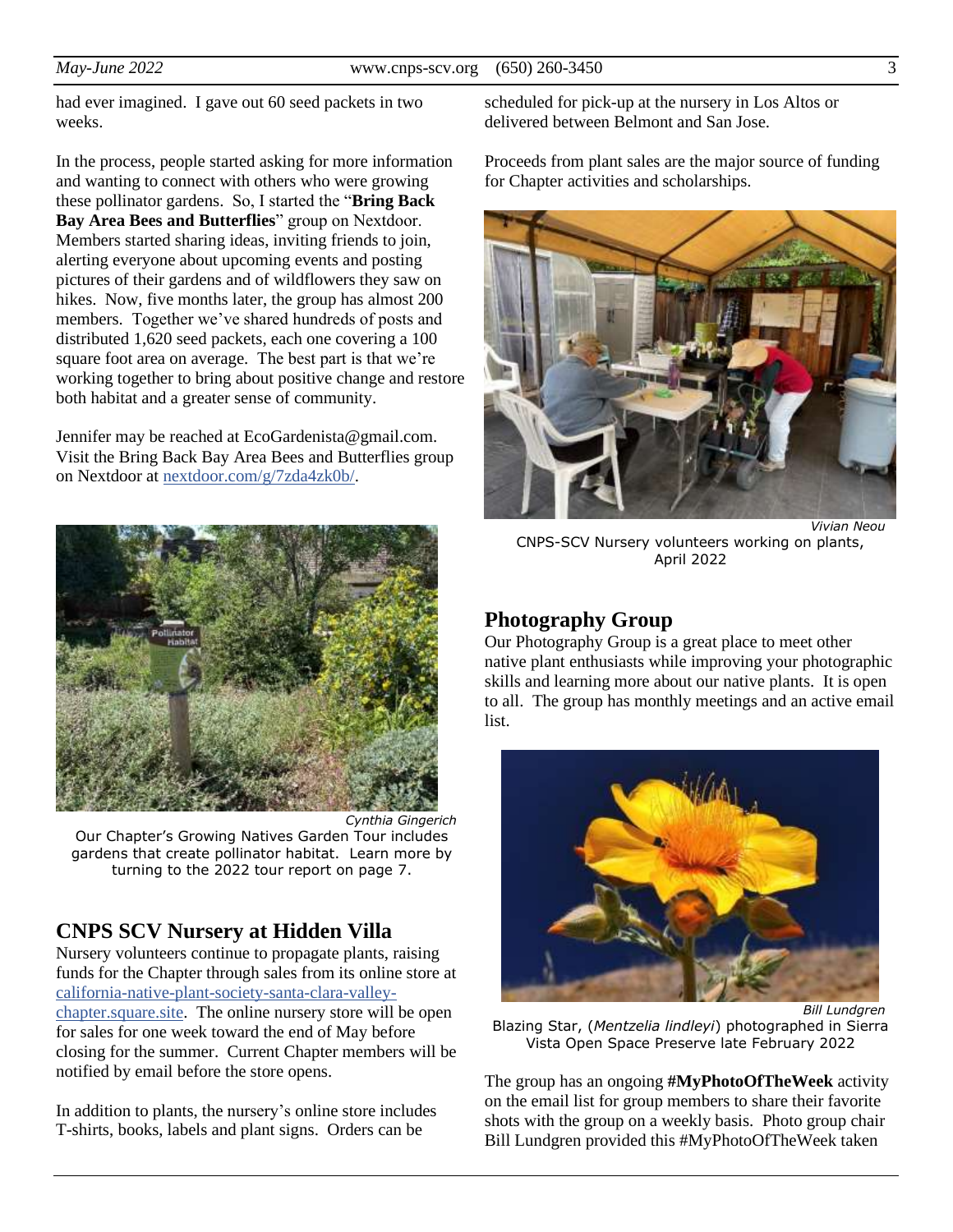last February. The Blazing Star is our Chapter flower as well as the name of our Chapter newsletter.

The photo group's meetings take place over Zoom, for members to share photos and more – everything from photography tips to organizational ideas to plant hot spots. The next meetings will be **Fridays, April 29, May 27 and June 24 at 7:00pm**. You can learn more and join the email group at: [www.groups.io/g/cnps-scv-photography.](https://www.groups.io/g/CNPS-SCV-Photography)

#### **President's Message**

*By Radhika Thekkath, Chapter President*

How many of you are aware that 2022 is the Golden Anniversary of the founding of our Chapter of CNPS? It was in 1972, only seven years after CNPS was founded as a state organization, that our Santa Clara Valley Chapter was founded and the first issue of the *Blazing Star* appeared on June 1st, 1972. This was 50 years ago, to almost within a month of this issue! What an achievement to celebrate!



As I have been settling into my role as President of the Board this year, I marvel almost daily at the volunteers who work for this Chapter, how much has been accomplished over the last 50 years and how much continues to get done each month. Dedicated people come together to pull off minor miracles. Take the garden

tour for example: held in-person April 2-3 by the GNGT team after holding two virtual tours; the nursery volunteers who are real heroes; or a new budget getting pulled together by our new treasurer Brett Tucker on a tight schedule; and I could go on and on. You read all about these things in each issue of the *Blazing Star* and in our News emails.

To honor this special year, we are throwing a Golden anniversary celebration party on **Saturday, September 17**; with details to be revealed this summer. Please plan to join  $us - as$  volunteers, members, and the public  $-$  to celebrate together.

Wishing you all a happy late spring. There is still time to get out and see some wildflowers, so take that hike soon! Then use shredded leaves to mulch your gardens to provide an ecosystem habitat for butterfly cocoons, cooler hiding spots for beetles, food for birds and to shelter the soil from the summer heat.

Radhika may be reached at president@cnps-scv.org.

### **SCHOLARSHIPS**

#### **2021-2022 Scholarship Recipient Projects**

This year our Chapter awarded six scholarships to support California native plant research by college students. We announced all winners in the March-April *Blazing Star* and described two of the student projects. Later in the year each student will give us a short talk about his or her project. Here, we describe the projects of three more student winners. We'll describe the remaining project in a future newsletter.

> **Michael Hahn, UC Santa Cruz** (Undergraduate Scholarship Winner) **Santa Lucia Fir – Post Fire Stand Survivorship and Regeneration**

*Abies bracteata*, the Santa Lucia fir, is the rarest species of fir in North America and is endemic to the Santa Lucia mountain range on the Big Sur coast. In a series of backcountry expeditions, Michael will be conducting surveys of Santa Lucia fir stands that burned at varying severity levels in the Soberanes and Dolan fires. The goal of this project is to inform the literature on the Santa Lucia fir's postfire regenerative habits, specifically focusing on changes in stand composition, individual survivorship and seedling recruitment.



Michael setting off for a weekend of backcountry surveys in the Santa Lucias

Michael hopes that the results of this research will inform conservation strategies for this sensitive species in the context of a changing climate. Warmer and drier weather patterns are likely to continue increasing the frequency, size, and severity of wildfires across our state and in mountains in which the Santa Lucia fir grows.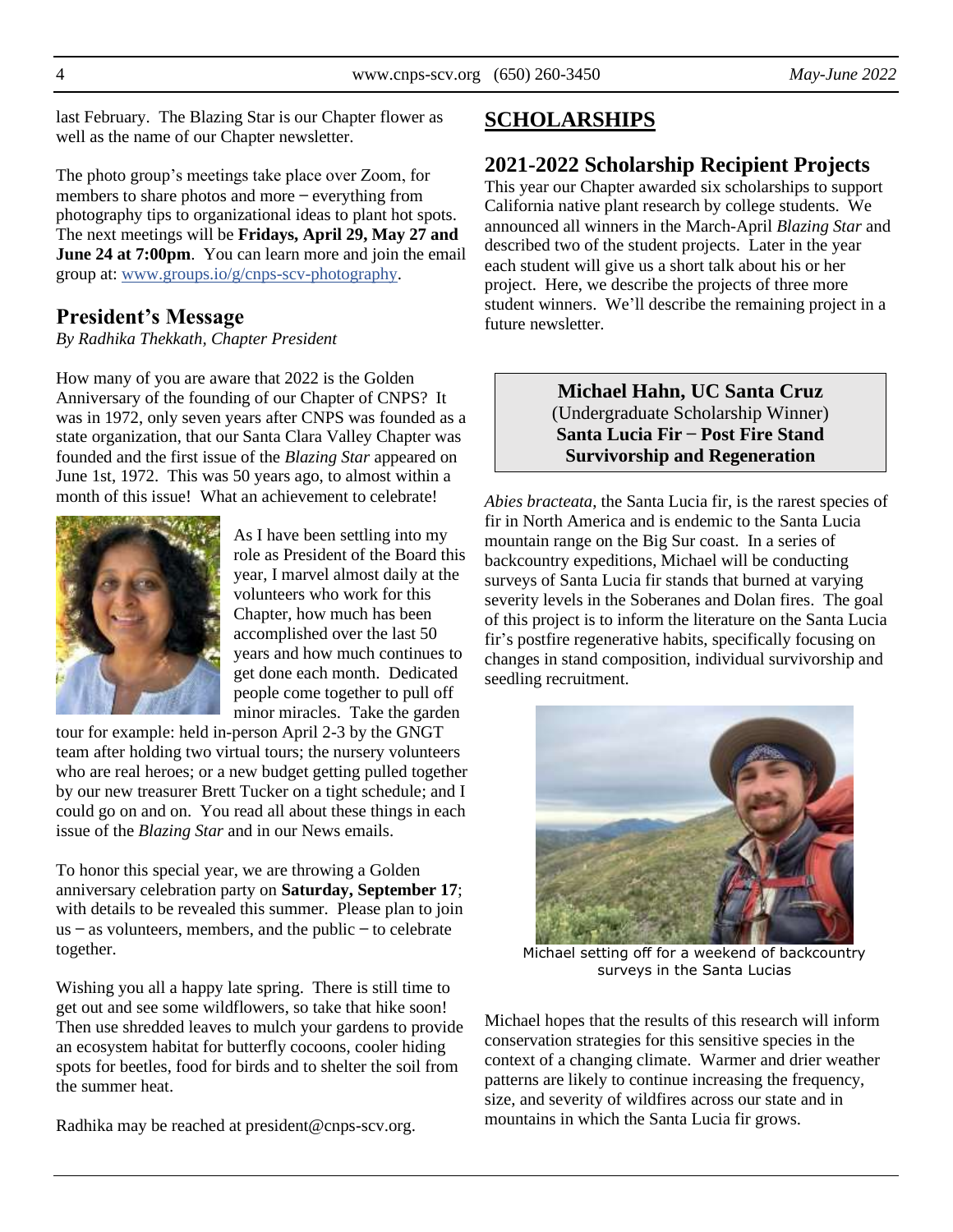

A landscape of the rugged Ventana Wilderness interior, where the majority of Santa Lucia fir stands occur



*Michael Hahn*

Left: A stand of Santa Lucia Firs, growing on either side of a steep ravine. Fire refugia such as these prohibit the accumulation of duff and understory vegetation, making it difficult for fires to spread.

Right: A young Santa Lucia Fir individual still surviving five years after the Soberanes fire, in which it suffered extensive cambium damage and heartwood burnout

## **Alyssa Anzalone and Nicholas Mazzotti, UC Santa Cruz** (Undergraduate Scholarship Winning Team) **Does Seeding and Planting Plus Nitrogen Addition Result in Differentiated Seed Bank Composition in Restored California Coastal Grasslands?**

Nick is exploring how different planting versus seeding methods contribute to site seed banks, which serve as an indicator of long-term restoration success. Alyssa is investigating how nitrogen fertilization affects emerging seed bank species composition by simulating anthropogenic nitrogen deposition in a greenhouse setting.



*Alyssa Anzalone* Collected soil samples germinating in a UCSC greenhouse





*Justin Luong*

Nicholas Mazzotti and Alyssa Anzalone: two enthusiastic botanists at the greenhouse



Regular maintenance of soil flats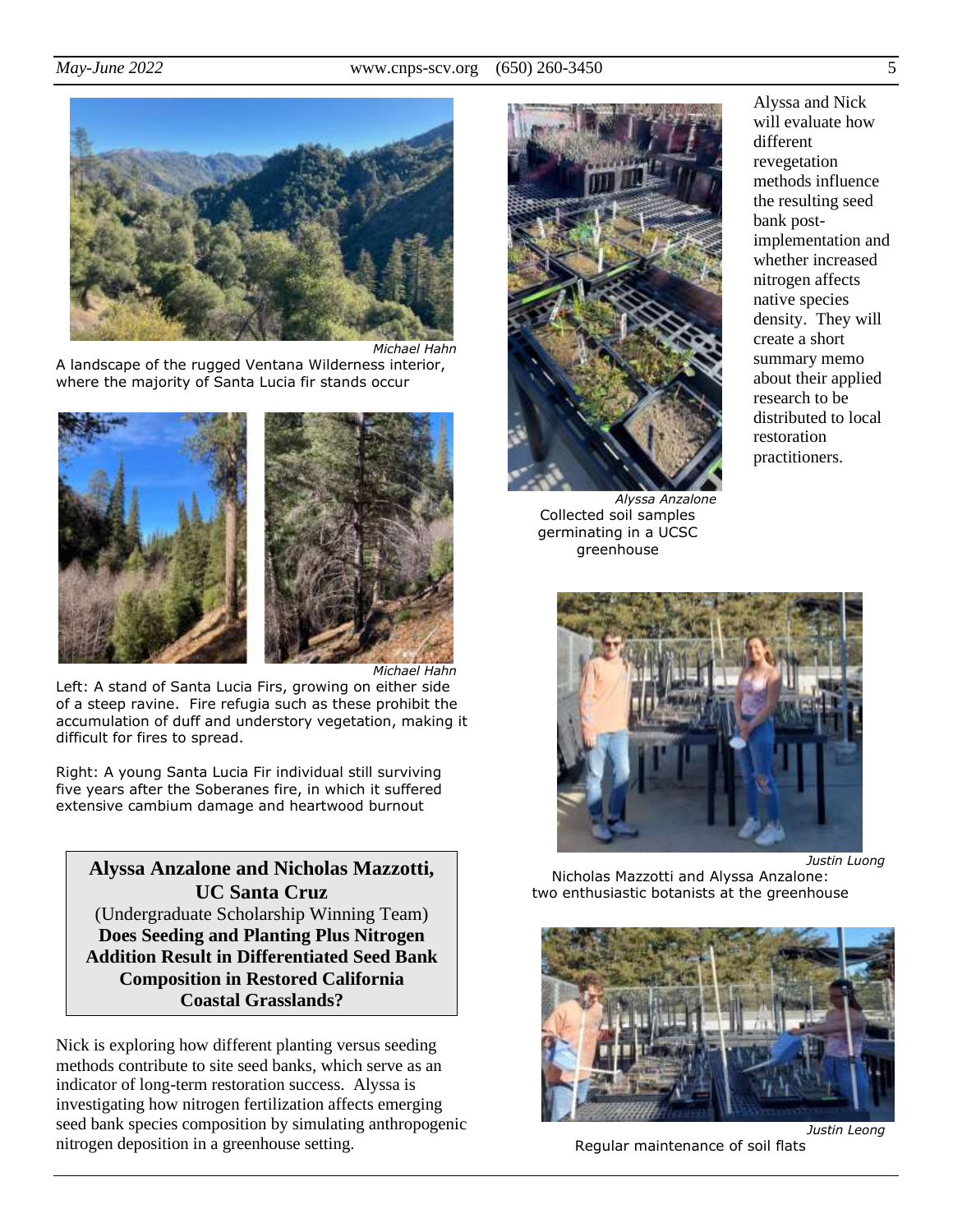

*Alyssa Anzalone* A mix of native and non-native species germinating from collected soil samples

**Reed Kenny, UC Davis**  (General Graduate Scholarship Winner) **Systematics of the Genus Juncus Using DNA Analysis of Various Gene Regions**

> Reed is working to determine the

relationships between several species of *Juncus* native to California and four small genera found only in South

America. Currently, molecular data indicates that these South American genera are closely related to some *Juncus* species and that the genus *Juncus* does not form a good evolutionary group. These data have not



*Dylan MacArthur* Reed gearing up to collect in the San Gabriel Mountains

yet resulted in any taxonomic changes.

Reed is working to collect *Juncus* species from California that are hypothesized to be closely related to the South American genera. He is currently extracting and sequencing DNA from specimens he collected last summer.



Reed looking for annual Juncus near Donner Pass

In his PhD research and dissertation, Reed hopes to be able to resolve the relationships between the California native *Juncus* and the related South American genera and be able to publish a revised taxonomy that reflects the true evolutionary relationships in the group.



*Reed Kenny* California native *Juncus hemiendytus* var. *hemiendytus* as seen through a 10x hand lens

# **CONSERVATION CORNER**

## **Conservation Committee**

Our Chapter's next conservation committee meetings will be held via Zoom on **Tuesdays, May 10 and June 14**, from **7:00 to 9:00pm**.

Please join us in our important work! Meeting details will be sent to committee members. If you are not on the committee but are interested in attending the Zoom meeting, email cdorsch@cnps-scv.org for the meeting link. For questions, comments or concerns, contact Conservation Committee Chair Carolyn Dorsch at cdorsch@cnps-scv.org or (650) 804-6162.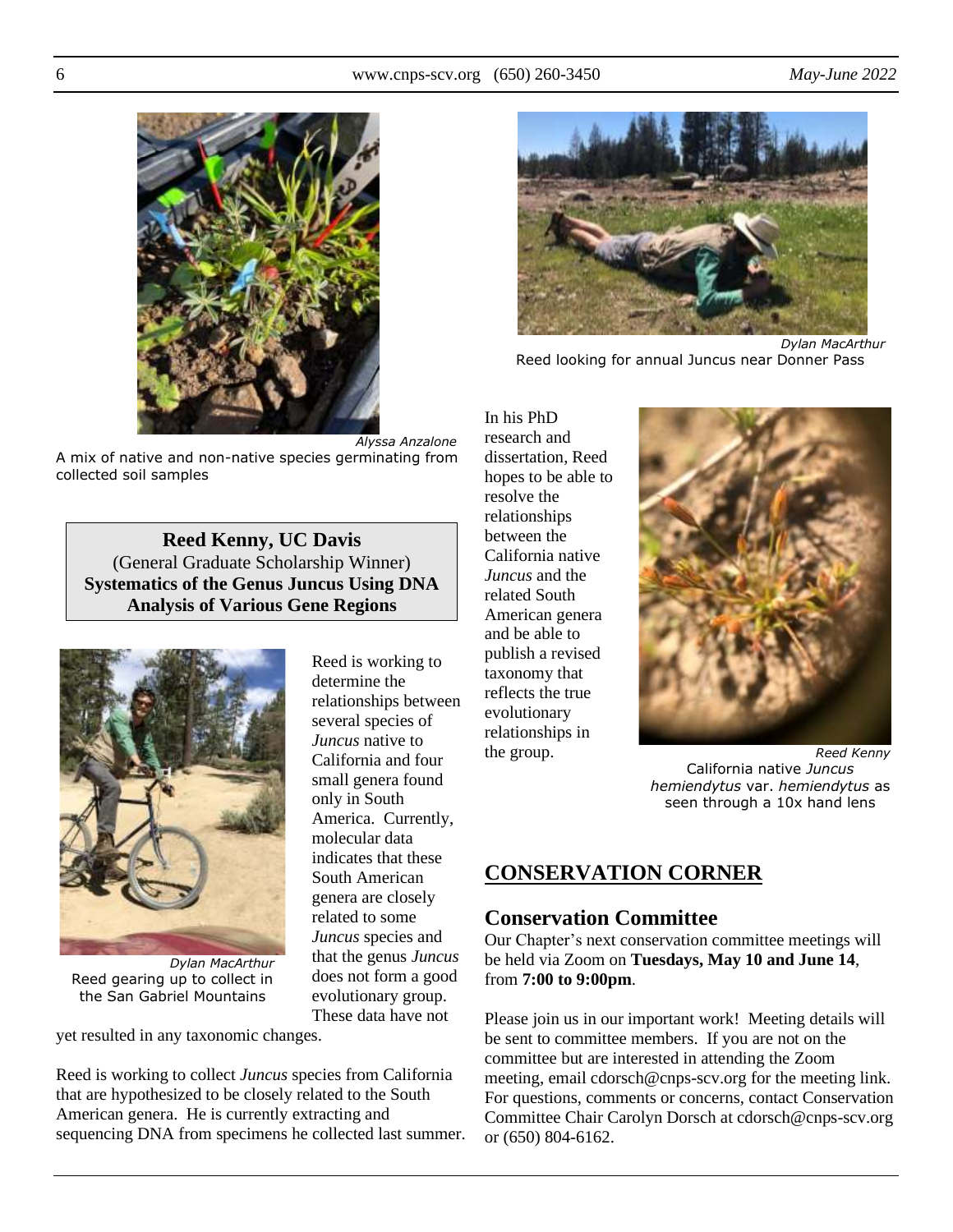## **GROWING NATIVES GARDEN TOUR**

#### **20th Anniversary Tour Report**

Hundreds of people attended the 20th anniversary Growing Natives Garden Tour on April 2 and 3. Visitors enjoyed sunshine and warm temperatures in the 70s both days. Many plants were blooming in GNGT gardens, even as the manzanita and ceanothus blossoms of winter lingered in some areas.

Just two weeks earlier, GNGT gardens from San Mateo down to Gilroy were washed in light late season rain showers, preparing them naturally for their in-person debut after the past two years of virtual tours. While many visitors had attended in-person tours in previous years, we were pleased to welcome a number of first-time attendees at GNGT 2022.

Garden owners, designers, volunteer greeters, and docents were on hand to answer visitors' questions. Some gardens displayed before and after photos showing lawns and yards with crabgrass and nonnative plants converted to gardens with native grasses, annuals, perennials, vines, shrubs, trees, and



spring wildflowers. A garden in Los Altos displayed photos of plants that were not currently blooming, to show visitors how the plants look in other seasons. The volunteers at Bol Park in Palo Alto gave away seeds from the previous season's crop of hummingbird sage and tansyleaved phacelia, both in full bloom at the park on tour day. Garden owners in one San Jose garden provided light refreshments for their visitors.

Thanks to our sponsors for their financial contributions and to the garden owners and volunteers for their hard work over many hours.

The **next annual GNGT will be held on April 1 and 2, 2023** and you can **submit your native garden by October 31, 2022**. More information and applications for garden submissions to GNGT 2023 are at [www.gngt.org.](https://www.gngt.org/)

If you missed the in-person tour this year, you can still view photos and videos online at each garden's webpage at [www.gngt.org/GNGT/AllGardens.php](https://www.gngt.org/GNGT/AllGardens.php)



[Longer presentations of individual gardens](https://m.youtube.com/playlist?list=PLFgVQI4uMmD8H3doreUdmDCo3kIilyYI4) during our virtual tours in 2020 and 2021 are available on our Chapter's YouTube page. Go to [youtube.com/c/CNPSSantaClaraValley](https://youtube.com/c/CNPSSantaClaraValley/) and go to the first playlist, entitled "Growing Natives Garden Tour (GNGT) - Garden Visits and Talks."

(All photos taken of 2022 tour gardens by Cynthia Gingerich.)



# **Volunteer Spotlight Award: Cynthia Gingerich**

*By Tejashri Pradhan, Lake Cunningham Volunteer*

This month, the Chapter is presenting the **Volunteer Spotlight Award** to Cynthia Gingerich. Cynthia took over publicity for the Growing Natives Garden Tour in 2019 and has made a huge impact in her nearly three years on the committee. Even before joining, Cynthia was an active member of the CNPS Facebook Group. Once she became a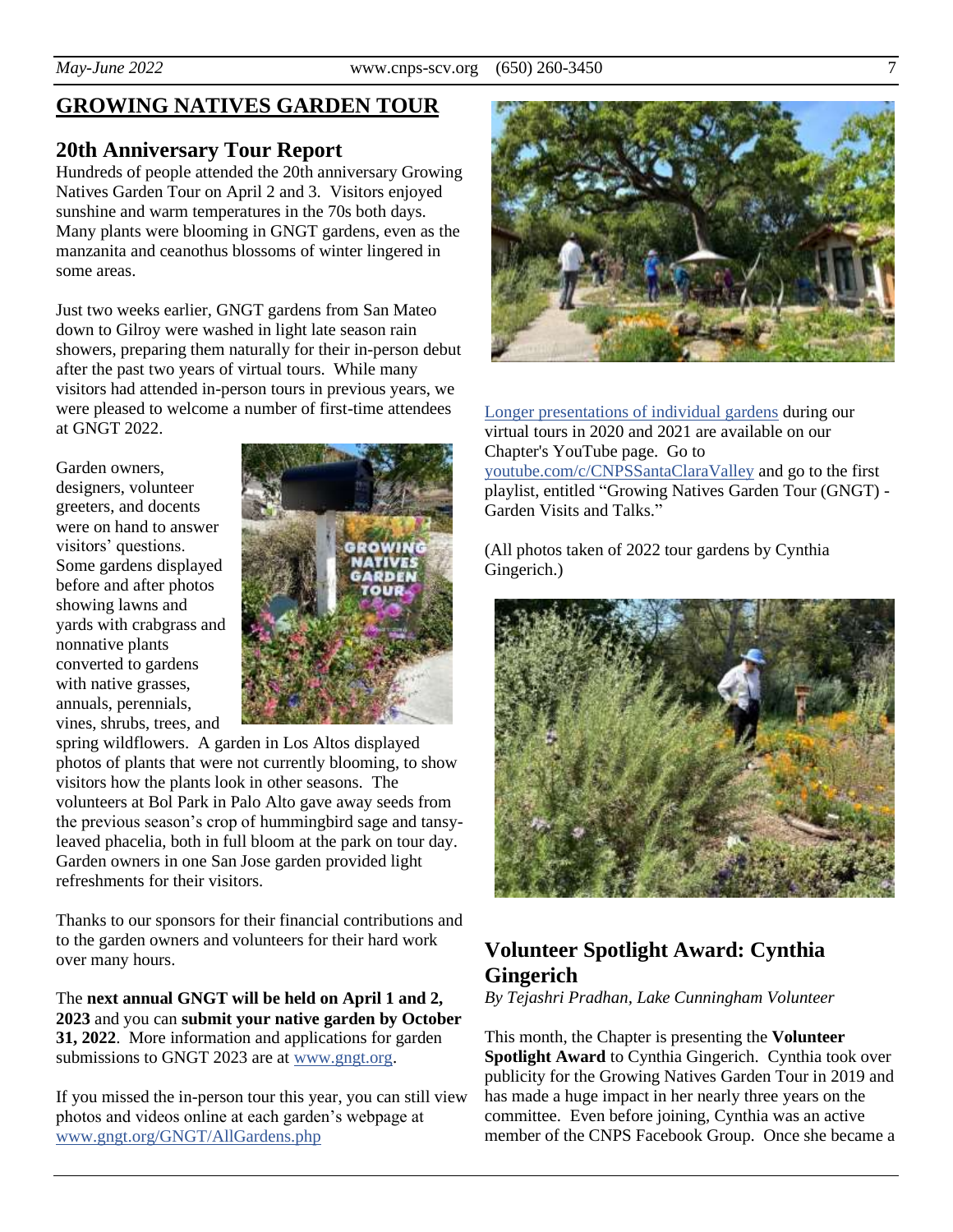part of the GNGT Steering Committee, Cynthia was a breath of fresh air and a guiding light who helped keep GNGT alive and well during the pandemic.



*Vivian Neou* Cynthia Gingerich creating the video of Krzysztof Kozminski showing how to do mud planting, September 2020

About Cynthia's contributions, Penny Pollock says, "I am not sure where we would be if she hadn't been there with publicity, taking notes, helping with fliers and nudging us to keep on going with the virtual tours when the pandemic hit." Cynthia led the initiative to switch from in-person to virtual garden tours in 2020, personally reaching out to private and public gardens and encouraging them to create their own amateur video tours.



Although Cynthia is stepping down after the tour this year, she's taken steps to ensure her role will be filled even after she leaves. Vivian Neou says, "She went to the extra effort to find a replacement who could shadow her this year so there wouldn't be a gap in PR coverage." We are proud to honor Cynthia's contributions, and she will be missed!

# **CHAPTER SERVICE OUTINGS**

**Fountain Thistle Work Party - Sat June 25 (San Mateo) 10am - 12 noon**

Join Ken Himes and Don Thomas for an in-person conservation project to protect the native fountain thistle. Fountain thistle (*Cirsium fontinale*  var*. fontinale*) is a rare federally endangered plant that grows in an unusual specialized habitat, serpentine seeps, and is found only in a few locations on the Peninsula. Once almost completely displaced by jubatagrass (Andean



*Robert Hall* Fountain thistle from October 2017 workday. Color shades of gray, green, purple and yellow occur often. These endangered fountain thistles have less competition from jubata grass in their favorite seeps thanks to the work of CNPS volunteers.

pampas grass), the fountain thistle has largely recovered as a result of the work done by CNPS volunteers.

In keeping with our over 10-year tradition of working with Jake Sigg and the Yerba Buena Chapter, we are going to continue our biannual fountain thistle restoration project.

Although our efforts have made the recovery of fountain thistle a restoration success story, the plant is under ongoing threat from jubatagrass and other invasive nonnative plants, such as yellow star-thistle, sow thistle and wallaby grass (*Rhytidosperma caespitosum*) and by woody plants trying to convert the area to shrubland or woodland.

We'll meet at the end of Lessingia Court in San Mateo. For more info., contact Don at don\_e\_thomas@yahoo.com. Optional camaraderie over Greek pizza afterwards.

# **Alum Rock Park Restoration**

Come help us weed out invasive plants at this natural gem of San Jose. Our habitat restoration efforts allow the native plants to "come to light."

Our workdays take place every **Monday and Wednesday, from 8:30am to about noon**. Sometimes we have some special extra workdays. For now our workdays are for experienced volunteers only, as we aren't quite ready to open up to new or drop-in volunteers yet. For more information contact Stephen Rosenthal at sailinsteve@sbcglobal.net or (650) 260-3450.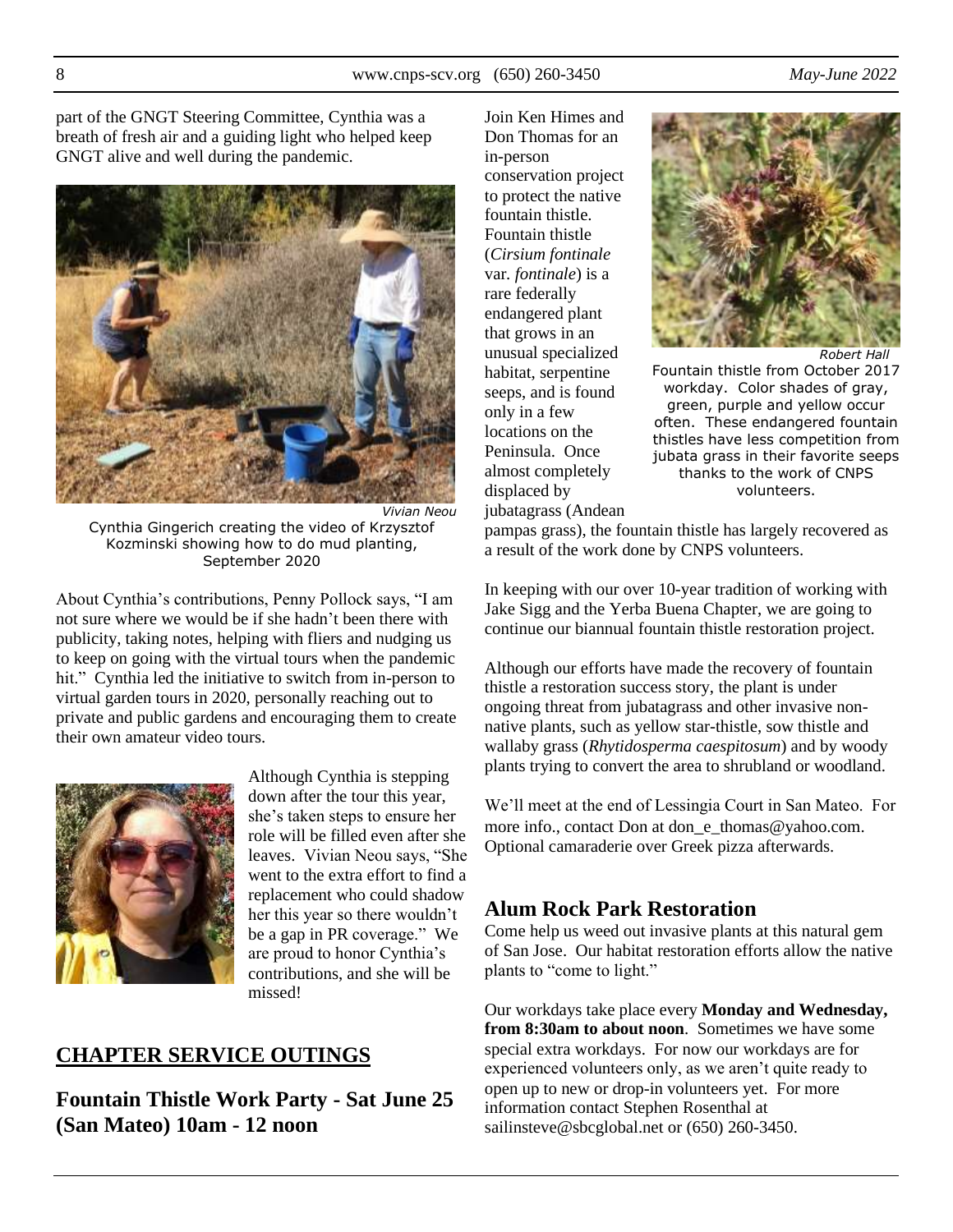

*Dee Shea Himes* Fountain thistle habitat restoration volunteers posing for a photo at the restoration site, at the end of the June 2021 workday

## **Lake Cunningham Native Garden**

The California Native Garden project in Lake Cunningham Regional Park controls invasive plants in a 1.5-acre area and beautifies it with California native wildflowers, perennials, shrubs and trees.

Workdays continue on **Saturdays from 8 - 10am**. New volunteers are welcome; City-issued guidelines and COVID-19 best practices are followed. The work is mainly weeding and mulching. For complete **details, directions and to RSVP**, see our Chapter's Meetup page at [www.meetup.com/California-Native-Plant-Society-Santa-](https://www.meetup.com/California-Native-Plant-Society-Santa-Clara-Valley-Chapter/)[Clara-Valley-Chapter.](https://www.meetup.com/California-Native-Plant-Society-Santa-Clara-Valley-Chapter/)

## **Edgewood Restoration**

Our long-term habitat restoration work at Edgewood Park and Natural Preserve continues in person even during the pandemic. As with our other projects, we follow government guidelines and COVID-19 best practices.

For now, the project is not looking for new volunteers; only experienced "regulars" are attending workdays. Check the project emails for the latest news or contact project leader Paul Heiple at pheiple@gmail.com or (650) 854-7125.

# **FIELD TRIPS**

Chapter field trips are free and generally open to the public. They are oriented to conservation, protection and enjoyment of California native plants and wildlife, and we

adhere to all rules and guidelines for the lands on which we are visiting. **Please bring a face mask in case wearing one is required for COVID-19 safety**.

**In our region it is very important to be prepared for hiking on rugged and steep terrain, wide temperature ranges and rapidly changing conditions at any time of year. All participants should wear sturdy footwear and carry sufficient water, sun protection, food, clothing layers, personal first aid and other supplies you may need. If you have any questions about your ability to participate in a particular field trip, please contact the trip leader in advance.**

Cell service is mainly restricted to cities and major highways. To find your way to an outing, please do not rely solely on your phone.

Check our field trips page [www.cnps-scv.org/activities/](https://www.cnps-scv.org/activities/field-trips/) [field-trips](https://www.cnps-scv.org/activities/field-trips/) for changes, cancellations, COVID rules and additional field trips.

### **Fri - Mon May 13 - 16 Eastern Sierra Nevada, Owens Valley (Inyo County)**

Join Joe Cernac and Ken Himes on our away trip to the east side of the Sierra Nevada and Owens Valley Desert. We hope to catch sight of the wildflowers as we go up to higher elevations. Owens Valley starts at 3,000 feet in elevation, so spring starts late here. We will be car-camping throughout the trip, but local lodging can be found as well.

**This trip is for CNPS members only** (please ensure your membership is up to date [or join\)](https://www.cnps.org/membership/). Space is limited. No drop-ins please. For further trip information and email registration contact Joe Cernac at joecernac@sbcglobal.net. Detailed trip information will be emailed to registered participants closer to the departure date.

#### **Mon May 23 10am - 2pm Search for the Tiburon Mariposa Lily and Tiburon Jewelflower (Marin County)**

Join Ring Mountain Stewardship Coordinator Amanda Magallanes, Vivian Neou and Ramón Curiel to see the Tiburon mariposa lily (*Calochortus tiburonensis*) on Ring Mountain Preserve and the Tiburon jewelflower (*Streptanthus glandulosus* var*. niger*) at St. Hilary's Preserve. Both species are rare and endangered, 1B.1 listed on the CNPS Rare Plant Inventory, here:

[www.cnps.org/rare-plants/cnps-inventory-of-rare-plants.](https://www.cnps.org/rare-plants/cnps-inventory-of-rare-plants)

The Ring Mountain hike will be about 2 miles round trip; the trail is steep and rocky in areas. We will caravan from Ring Mountain to Old St. Hilary's Preserve to see the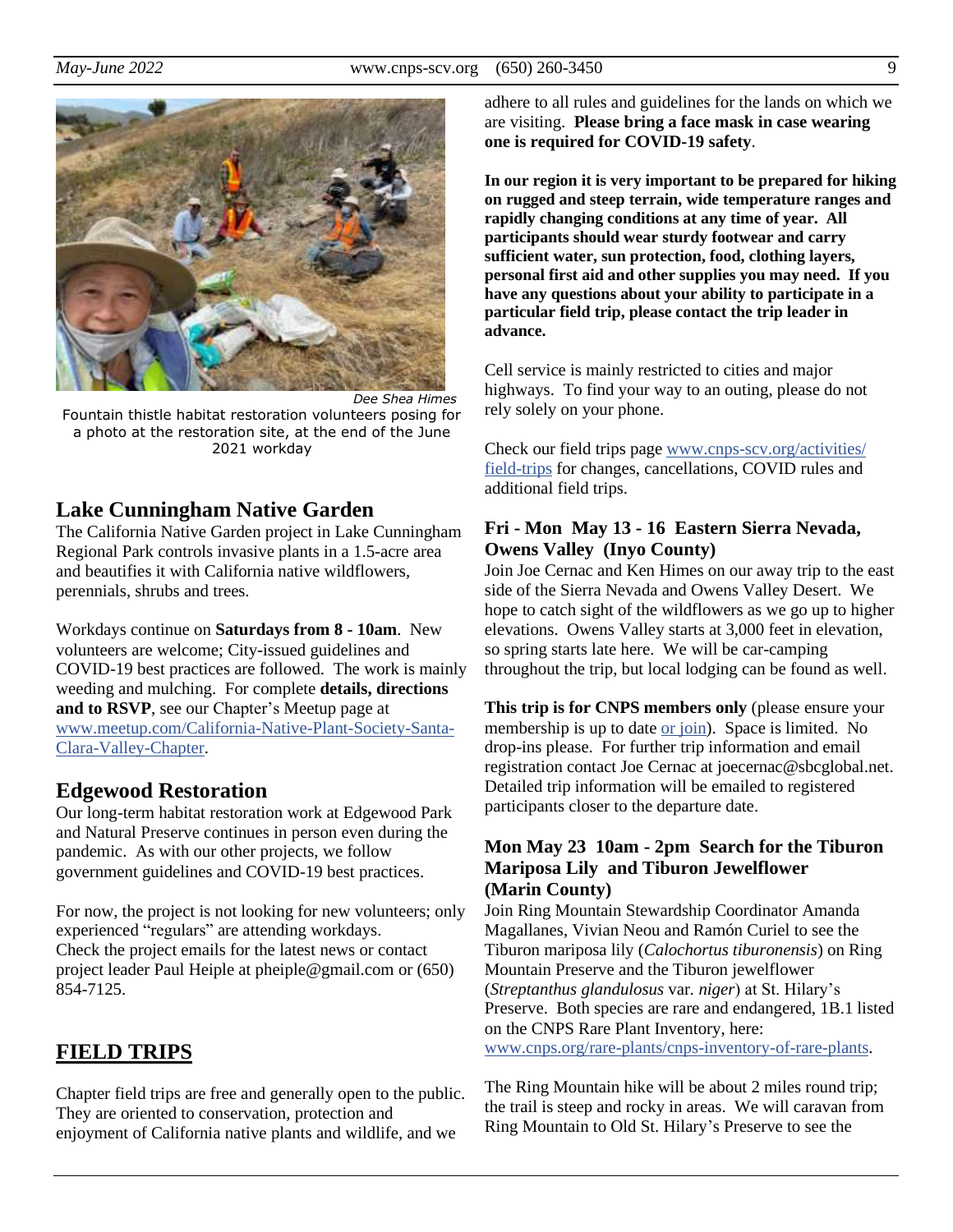Tiburon jewelflower before heading home. It can be very windy and foggy, or hot and sunny, so dress in layers and wear sturdy hiking shoes. Bring hiking poles (recommended), sunscreen, hat, water, snacks and lunch.

There's more about the Ring Mountain Preserve, including a trail map, at [www.parks.marincounty.org/parkspreserves/](https://www.parks.marincounty.org/parkspreserves/preserves/ring-mountain/) [preserves/ring-mountain.](https://www.parks.marincounty.org/parkspreserves/preserves/ring-mountain/) For more information contact trip co-leader Vivian Neou at techchair@cnps-scv.org.

**This trip is for CNPS members only** (please ensure your membership is up to date [or join\)](https://www.cnps.org/membership/). Space is limited and **registration is required**. To register, please visit [www.cnps-scv.org/field-trip-20220523.](https://cnps-scv.org/field-trip-20220523/) Hike details and driving directions will be provided to confirmed registrants.

#### **Wed May 25 10am - 2pm Bonny Doon Ecological Reserve (Santa Cruz County)**

Join Joe Cernac in exploring Bonny Doon Ecological Reserve. This area is a unique ecological islet in the highlands of Santa Cruz Mountains, made possible by an abundance of erosion-resistant sandstone. This sandstone results in landscapes ranging from slopes with little soil, where beargrass makes its appearance, to deep loose sandy soils, where shrubs found in drier regions abound. Finally, at the area's margins, redwoods and ferns make their presence.

Several species of manzanita will hold our interest. Bring lunch, snacks, and recommended 2+ liters of water. This hike is open to all comers, with no registration needed.

**Directions**: Parking is limited, so **please carpool** with others you know. The Preserve is located northeast of Davenport off Hwy 1. Exit Hwy 1 at Bonny Doon Rd. and head northeast. After 3.9 mi. turn right onto Martin Rd. (Bonny Doon Rd. becomes Pine Flat Rd. just before the intersection). In a mile the Preserve entrance will be on your left. Park near the fire station.

For more information contact Joe Cernac at joecernac@sbcglobal.net or (408) 499 2515.

#### **Thu-Sun Jun 16 - 19 Grouse Ridge Lake Basin Backpack (Nevada County)**

Join Joe Cernac and Ken Himes on this backpacking trip to this lake basin area in the northern Sierra plateau just north of I-80 at State Hwy 20. Bounded on the west and far east by volcanics, the central area is glacial-scoured granite with abundant larger and smaller lakes. We hope this date will coincide with early Sierran blooming flora, with possible purple fawn lily (*Erythronium purpurascens*) at Grouse

Ridge Lookout peak. We will have two full days of exploration, which means three nights camping.

We'll park our cars at a nearby trailhead then backpack less than 2 miles, with a 300-foot climb, to our campsite.

**This trip is for CNPS members only** (please ensure your membership is up to dat[e or join\)](https://www.cnps.org/membership/). Space is limited and **registration is required**. For more information and to sign up please contact trip leader Joe Cernac at (408) 499-2515 or joecernac@sbcglobal.net. Trip details will be sent to registered participants closer to the date.

#### **Sun Jun 26 9am - 12noon Bird and Plant ID Walk at Lake Cunningham Park (San Jose)**

At the onset of summer, join Arvind Kumar, Ashok Jethanandani, and Vicki Silvas-Young for a **beginner's** bird and plant identification walk through Lake Cunningham Park. This park provides food, water and shelter for our local breeding birds and its native garden is utilized by these breeding birds due to its habitat value. On this walk, you will learn how to identify the common birds of our area, as well as the native plants they depend on for food and shelter.

The distance is 2 miles round-trip on a level path. Bring a hat, water, your bird and plant list, and binoculars. Wear comfortable walking shoes.



*Ashok Jethanandani* Lake Cunningham field trip March 19, 2022

**Directions:** The park is located at 2305 S. White Road, San [Jose.](https://www.google.com/maps/search/2305+S.+White+Road,+San+Jose) Meet at the Marina building at **9am**. The Marina is on the western shore of the lake, next to Raging Waters, at the opposite end of the park from the main entrance on White Road. In Google Maps, search for "Lake Cunningham Marina" to be directed to the Marina. Parking fee is \$6.

**RSVP** is required to join us for the walk. Space is limited. No drop-ins please. To register, please visit the walk's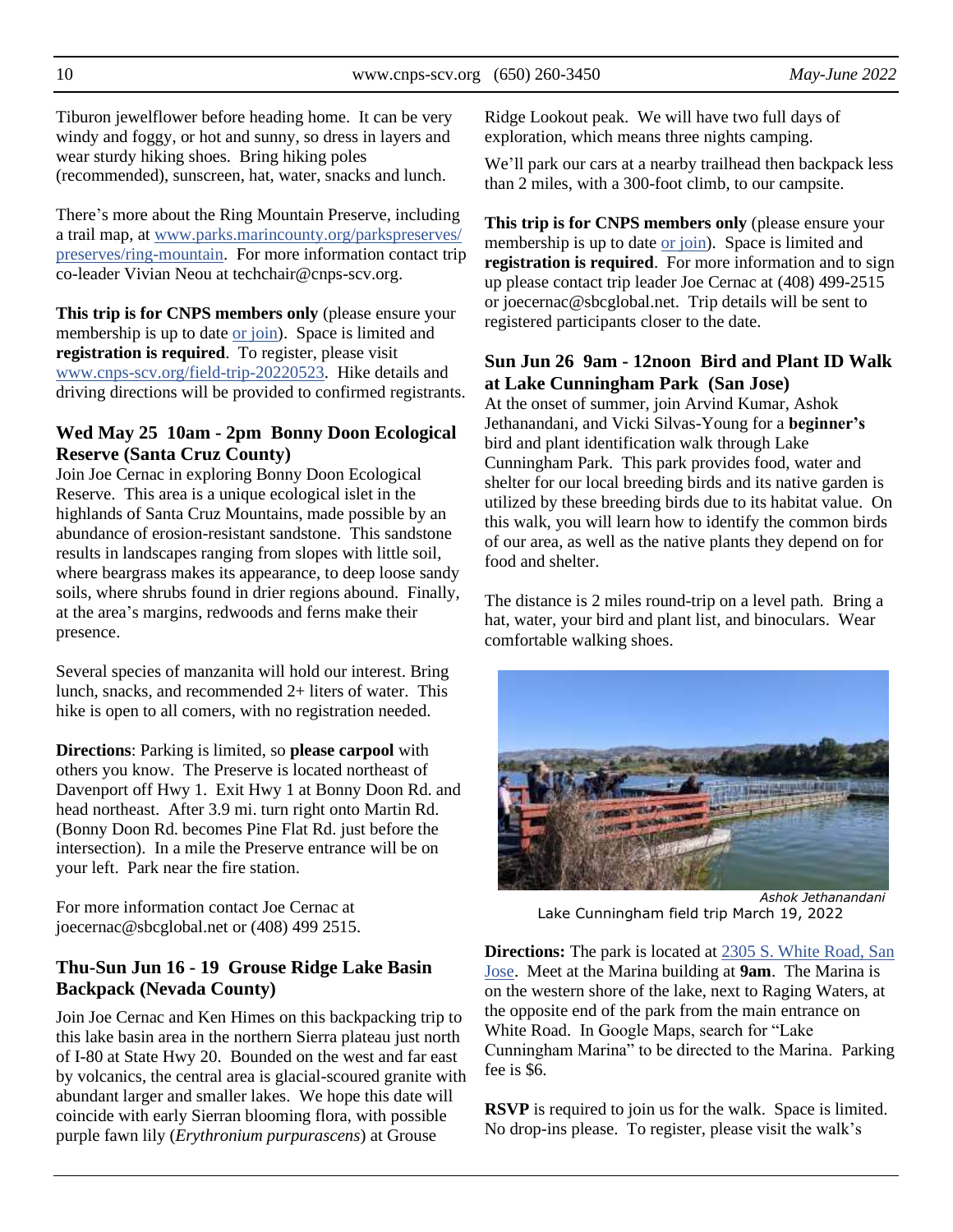Meetup page at [www.meetup.com/California-Native-Plant-](https://www.meetup.com/California-Native-Plant-Society-Santa-Clara-Valley-Chapter/events/261044048/)[Society-Santa-Clara-Valley-Chapter/events/261044048/](https://www.meetup.com/California-Native-Plant-Society-Santa-Clara-Valley-Chapter/events/261044048/). Organized jointly by CNPS, Santa Clara Valley Audubon Society and Santa Clara Valley Open Space Authority.

# **Mariposa (County) Field Trip Report**

*By Radhika Thekkath, Chapter President and trip host*

On April 4-6 the Chapter had its first away field trip since the pandemic began, near the town of Mariposa, an hour east of the El Portal entrance to Yosemite, in the Sierra foothills.



*Radhika Thekkath* Floral swathe, Agua Fria Creek watershed, April 2022

We explored native plants and flowers on Radhika's property located in the Agua Fria Creek watershed. The creek was still flowing, although it does dry up by summer. The group had a great afternoon exploring the 10-acre property and listed over 70 native forbs, annuals, shrubs, and trees, excluding native grasses.

In bloom were Chinese houses (*Collinsia heterophylla*), shooting stars (*Primula hendersonii*), glassy onion (*Allium hyalinum*), tidy tips (*Layia platyglossa*), pretty face (*Triteleia ixioides*) and more. We were delighted to discover a lovely swathe of Foothill poppies (*Eschscholzia caespitosa*), silver bush lupines (*Lupinus albifrons* var *albifrons*) and fiddlenecks (*Amsinckia intermedia*).

The group went to the Hite's Cove Trail the next day and it was a delightful walk, with many flowers in bloom in early April. Dee's favorite was the Fremont's birdsfoot trefoil (*Acmispon argophyllus* var*. fremontii)*, a first sighting for her. The Hite's Cove trail is narrow, so having the three experienced field trip leaders Ken Himes, Joe Cernac and Doug Krajnovich from the Sierra Foothills Chapter was a big bonus. This was a fun trip which we hope to repeat again in coming years.

# **Stay in Touch!**

Due to COVID-19, the Chapter remains virtual for many of our events. Please visit [www.cnps](https://www.cnps-scv.org/stay-in-touch)[scv.org/stay-in-touch](https://www.cnps-scv.org/stay-in-touch)

for information on how you can continue to receive email to stay informed.

This *Blazing Star* newsletter is published **mostly** online only, at: [www.cnps](https://www.cnps-scv.org/blazing-star-newsletter)[scv.org/blazing-star](https://www.cnps-scv.org/blazing-star-newsletter)[newsletter.](https://www.cnps-scv.org/blazing-star-newsletter) Our next online **and** paper version will be the September-October issue.



*Dee Shea Himes* Fremont's silver lotus, *Acmispon argophyllus* var*. fremontii*, spotted along Hite's Cove Trail in Mariposa County

| <b>Title</b>          | <b>Name</b>  | Email                  |
|-----------------------|--------------|------------------------|
| <b>President</b>      | Radhika      | president@cnps-scv.org |
|                       | Thekkath     |                        |
| <b>Vice President</b> | Priya        | priya@cnps-scv.org     |
|                       | Pharate      |                        |
| <b>Recording</b>      | Patricia     | secretary@cnps-scv.org |
| <b>Secretary</b>      | Lang         |                        |
| <b>Treasurer</b>      | <b>Brett</b> | treasurer@cnps-scv.org |
|                       | Tucker       |                        |
| <b>Past President</b> | Vivian       | pastpresident@cnps-    |
|                       | Neou         | scv.org                |
| <b>Chapter</b>        | Radhika      | radhika@cnps-scv.org   |
| Council               | Thekkath     |                        |
| <b>Delegate</b>       |              |                        |
| 5th ExComm            | Dee          | $dee4$ cnps@gmail.com  |
| Member                | Himes        |                        |

## **CHAPTER LEADERSHIP FOR 2022**

To see the full list of Chapter officers and chairs, please visit [www.cnps-scv.org/leadership.](https://cnps-scv.org/leadership)

**DEADLINE FOR THE NEXT** *BLAZING STAR*

## **Saturday, June 18**

**carol.mattsson@gmail.com or (408) 255-3767**